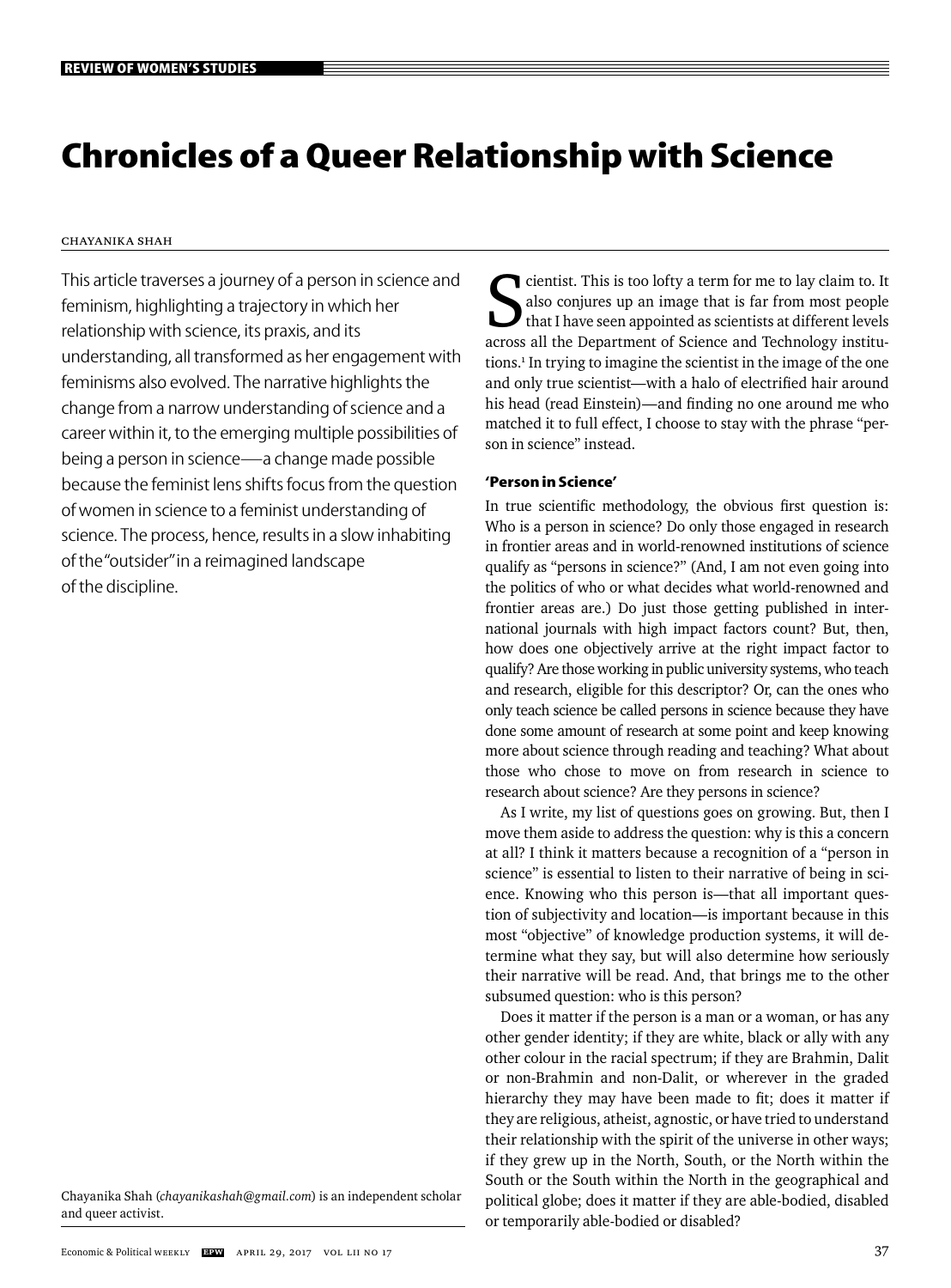The descriptors go on and the characteristics keep increasing in number. As I write each of these today, I see different persons and feel that, yes, every one of these locations and standpoints matters. These matter in every human endeavour, in every epistemological exercise, in all academic and nonacademic pursuits, and so these should matter in science too.

But, such an emphasis is seen, even today, as some sort of attack on the pristine nature of science, and so is taken on by a person in science with hesitation and self doubt. The experience cannot be challenged, but is often reduced to that of an individual and as specific to them, and thus an aberration. When many experiences seem to resonate and refuse to be subsumed under specific and individual aberrations, then, with equal vehemence, questions about whether these are bona fide people in science ensue.

I write this long preamble to lay the ground for my experience, but also to assert that as much as I speak of my trajectory or of trajectories of others like me, I also speak of my understanding of science and relationship with science. An understanding which, though personal, speaks of the political that frames this personal account while being sketched by it. It shifts the normative ways of relating, and, in doing so, queers<sup>2</sup> the being itself. And, in this understanding, the question of what is recognised as "doing science" and accepted as "being in science" is a part of the story of science.

#### **Me, the Character**

In the 1960s and 1970s when I was growing up, my parents took me to every "temple of modern India," and till I grew up—in years and thoughts—I truly believed in the Nehruvian dream of modernity. Science and its rationalism were the charms of modernity for me. It also led to an almost wilful erasure of the particularities of who I was or where I belonged. We were in mainland India, with no discomfort with the idea of the nation as one monolith. In hindsight, I think that this centred location made me the person that I am and experience the world in the ways that I did.

The first riots that I remember in Nagpur were in 1968 around the imposition of Hindi as the national language. For a nine-year-old me—whose parents originally came from the Kutch region, far in the west, but who chose to speak to their two daughters in Hindi because that was the language around us this rejection of Hindi did not make sense. But, neither did the imposition of Devanagari sign boards and number plates in our convent schools, when the medium of instruction was English.

We spoke the language of the region, but did not know how to explain our markers of religion and mother tongue to others around us (or even to ourselves), markers that needed to be filled in forms ever so often. No one around us was Kutchi-speaking (in any case what was this language without a script) and neither were they Jain. Not just that, no one around us knew what both of these were. So, we had simple explanations. We were Kutchi– Gujarati or even just fake Gujaratis (after all Kutch was a region in Gujarat), and we were "Hindu Jain." The latter was probably our parents' need to stress that we were not from "alien" religions like Islam or Christianity, but were from this land.

Nagpur itself had just become a part of Maharashtra, and so was as alien to Marathi and being Maharashtrian. The city as such was a distinct region of Maharashtra, it was more like a central Indian city and was fairly mixed in its population. So, we did not feel like big misfits, but we also did not fully fit. I think that has been my location in most mainstream spaces I have inhabited later as an adult. I was never a complete outsider, but neither did I ever feel like a complete insider. It has taken many years and experiences for me to realise the richness of this middle ground, and to occupy it not with tentativeness, but with a sureness of foot.

My parents were first-generation learners. Though we were born into Jainism—which did not believe in caste—we were Banias by caste. Education was not accessed as a matter of routine. Amongst his many siblings, my father was the only one to go to college and was the first dual graduate (in science and law), and my mother was the only woman to complete her school education in her family. They became adults as the nation was being formed and that possibly gave them the chance to dream different dreams from the traditional ones. Circumstances forced them to migrate away from the "community" and probably that helped as well.

So, both of them, especially my mother, wanted their daughters to study and grow up to be earning women, and, if possible, professionals. I wonder if similar dreams would have been seen for a son, or if he would have been forced or lured to continue the businesses that my father had started. Luckily, they did not have a son, and the daughters benefited from this dream of theirs.

## **Initial Flirtations**

Those were the times when being an engineer or doctor were the chosen paths for "bright" middle-class children (a class that my parents aspired to and soon become comfortable in, and whose upper edges they later occupied). For some strange reason, I did not want to take up either of the professions. A favourite teacher said that I could do a PhD and become a scientist and somehow this became my choice. Till date I do not know what drove me away from a well-known path and towards one that was unfamiliar to everyone around me. I truly wish I could say that it was my love for physics that took me to it, but I think it would be dishonest towards the self that I remember from almost four decades ago.

So, in some way, the subject was chosen by default and the path ahead, though triggered by suggestion, was followed up with conviction. It was a serious attempt at giving it my best and soon it uncovered a new world before me. I completed my undergraduate degree in a regular government college where no one could understand why "good" students were in science and not in medicine or engineering,<sup>3</sup> and there was no real nurturing of interest and knowledge, apart from a little prodding and encouragement from a couple of teachers. However, my adventure at trying to see what was possible brought me to the other great dream of modern India—the Indian Institute of Technology (IIT). I do not know what path I would have taken if I had chosen the "softer" biological sciences.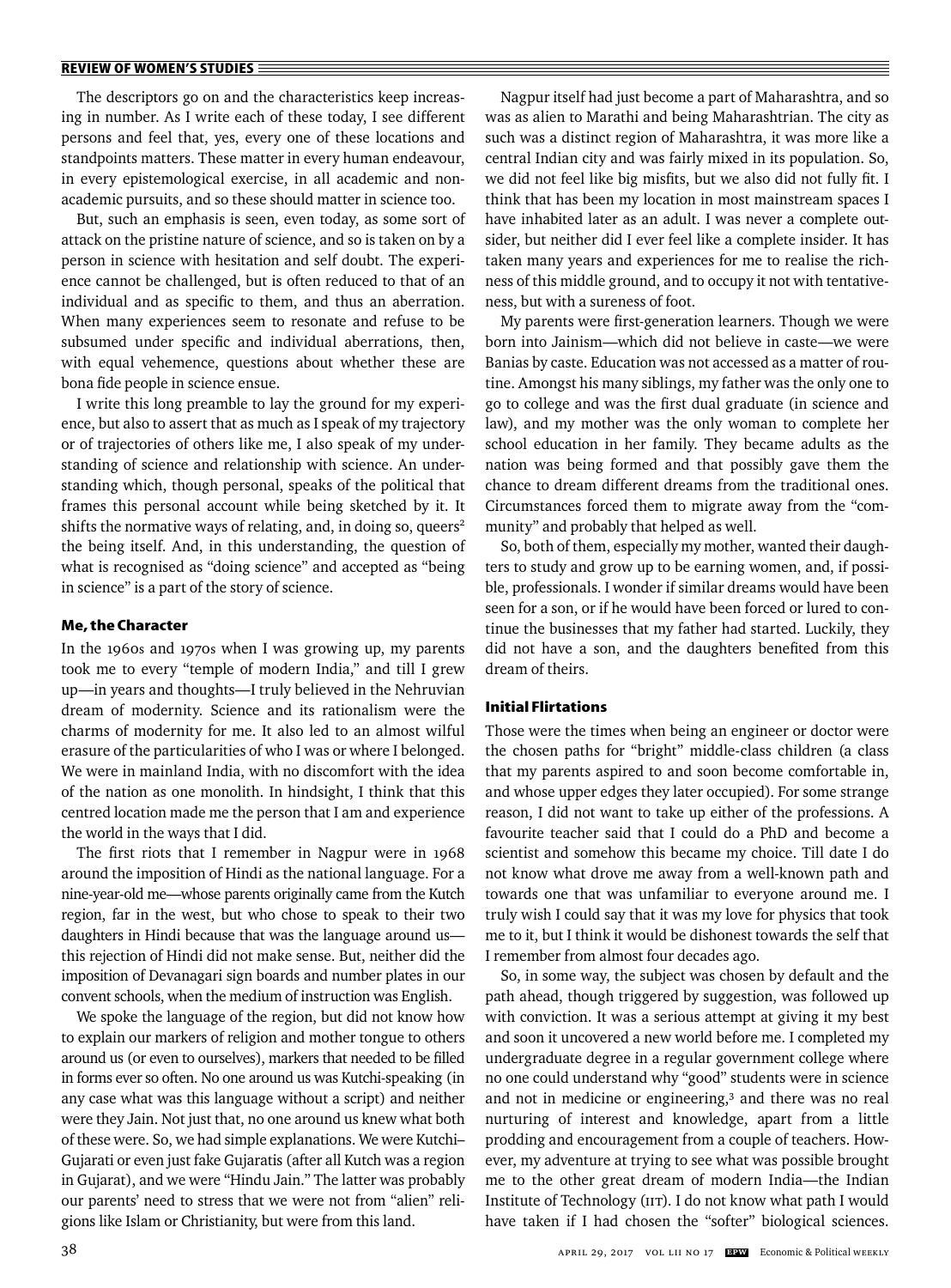Today, central universities providing subsidised education are under serious attack by both, those who want corporatised education and those who want to control freedom of thought and all notions of autonomy. I look back and realise that the IIT, then much cheaper than it is now, was accessible to me because of subsidised public education. It became a space where the world truly opened up for me.

The IITs set the standard for who was considered "intelligent and smart." But, within the IIT, of course, those who came for the engineering Bachelor of Technology (BTech) degrees were seen as the real brains. After all, the ones who opted for science could only be those who did not get into an engineering stream of their choice. In 1977, I had not even opted for a full fiveyear undergraduate BTech degree or for the postgraduate Masters in Technology or a PhD, but only for a two-year Masters in Science, which incidentally was looked down upon even more. I stayed on for my PhD till 1985 and soon figured my place in this graded hierarchy of subjects and degrees. The campus had 3,000 students of whom only 70 were "ladies," all living in the "ladies" hostel (LH)!4 In this residential campus, we were all supposed to be temporary inhabitants with no real claims to belonging. And yet, there were vast differences and unequal claims amongst us.

This complex space was my home for the next eight years, where I truly learnt being an adult, and this was my first real relationship with physics as a subject.

## **The Relationship Blossoms**

Although I speak of a specific campus, which was very male in its composition, I think it epitomised the masculine character of science and engineering in general and made the hierarchies very obvious. There was not even a half-hearted attempt at flattening the pyramid; everything here underlined it. The admission process to the IIT set this ball rolling and the geography of this predominantly residential campus sealed it. In this little island just outside the island city of Mumbai, the sylvan surroundings jostled with the harsh architecture of the buildings. Nature ran wild in the approach roads to the campus, but all constructions determined the locations of the various humans that inhabited that space: the lower someone was in the hierarchy the further away they lived from the main institute.

Going there and living for the first time away from home, in an environment that was culturally very different from what I was used to till then, was as exhilarating as it was full of surprises and shocks. As Sumathi Rao reminisces in her article in this issue, ours was a class with a large number of women students by IIT standards. This was a relief, but the campus itself was a difficult terrain to navigate. Sexual harassment was a casual timepass for the "gentlemen," the "brilliant students at IIT." The "ladies from LH" were not taken seriously and the behaviour of the majority of this so-called cream of society was at times worse than what we had witnessed till then.5

And yet, there were many variations within the student population. Along with those steeped in competition of the worst kind, there were also those who did not want to be a part of it. There were those who had learnt the tricks of the system and were set to make it big in the world outside, and there were a few who chose to make different paths for themselves. There were also those defeated by the harsh system, a system that did not pause to look at variation, which valued certain kinds of merit<sup>6</sup> so much that it did not create any space for those who had something else to offer. Some dropped out, others went into depression, others raced ahead without thinking, acing their tests and counting their grades. Some got effortless grades, others managed to pursue what impassioned them. Meeting this wide range of people from varied backgrounds was in itself an education.

In the department itself, having others who were interested in the subject and who had a lot more exposure helped me form a relationship with physics. This was also the first time that I was being challenged by the complexity of physics itself to some extent. The syllabus was very mathematical, but I did not complain because I liked maths. However, in the rush to get good grades and keep up with the pace, the learning of the subject did not really deepen. We were in typical science classrooms where we learnt to understand and work with "readymade physics." Its making was never a part of our classroom.7 In hindsight, I think I learnt the nuts and bolts of making phy sics work, but the heart of the subject moved away from me. Almost three-and-a-half decades later I can see what should have been done to keep that heart ticking. It needed a peek into the heart and a softer engagement, not just the nuts and bolts of making it work.

Meanwhile, the rat race of the institute worked at every level. The third semester in MSc meant giving the Graduate Record Examinations, filling the pre-applications, and soon after, almost everyone serious about the subject moved out to study in American universities. I decided to not apply, to step out of this race. Again, I think it was an unusual decision at the time because no one was stopping me from going. I think my parents would have supported me and I could have made it to a decent university, but I chose not to. The only certain thought I remember was that I wanted to be in India, and if I could not even do my PhD here because the facilities were not good enough, how on earth was I going to come back to work here.

So, in a sense, the irrational need of wanting to live in this country took an upper hand in my thoughts about life, and over what was good for me as a person in physics. This too can count as my first *gaddari* (betrayal) of sorts, or a negotiation in my relationship with physics itself. It was not to be the centre of my world and that meant that I could not be at the centre of the world of physics. We did not break up, though. We learnt to chart our paths differently from others who followed the well—trodden ones, an art that became a part of how I formed all relationships.

I tried to go to other institutes for my PhD, spaces that were known more for pure science research and hence superior than the technology-centred institute I was in, but that did not happen. I always thought it was because of my lack of merit, but who knows how much of my being a woman played a role.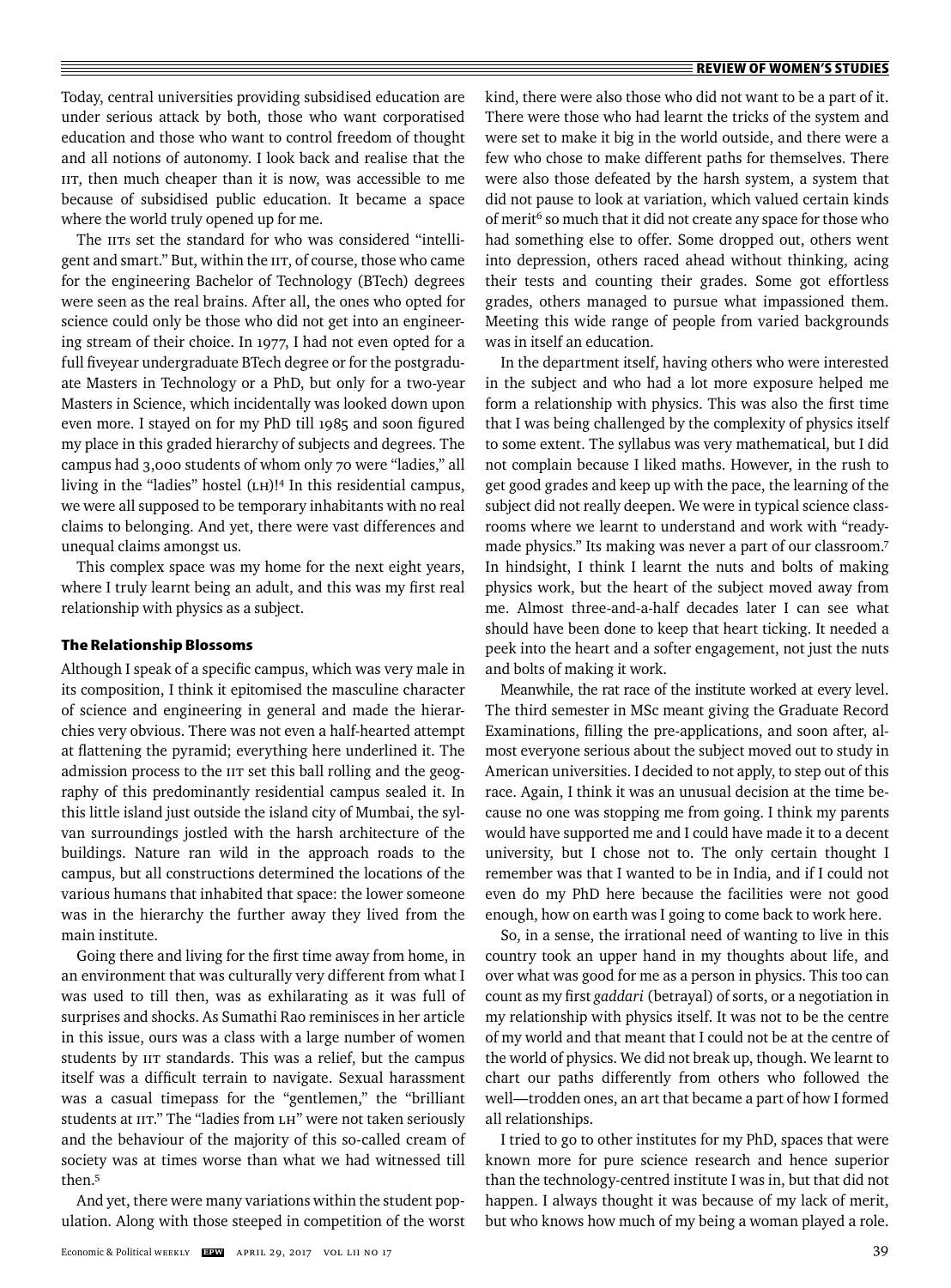We shall never know this. Writings of different women from across the world have shown the commonality of this feeling of "not being good enough," because in our dedication to the sciences we all want to believe that who we are should not matter here.8 This is much evidenced in Sumathi's article as well.

I too thought that for many years. Now, it really does not matter, but it could be that I was as good as or even just a little better than the male candidates. It is true that I would have definitely not have been good enough for an institute to take the risk of losing me to marriage, which was expected of a woman my age from my kind of background. After all, the teacher in my first school had answered my mother's queries on my progress with a clear, "She is alright. Why do you worry? Anyway you banias get your daughters married after they finish school." Maybe, the selection committee was smart to not take the risk of saying it out loud, but it also could not take the risk of wasting a seat on me.

## **After the First Rupture**

Ultimately, I was back again for a long-haul PhD programme in the familiar terrain of the IIT. I look back and thank myself for not wanting physics bad enough, for not being "good enough," and for the various selection panels in the research institutes to not have been gender-sensitive enough. After all, it was still not the 1980s; they cannot be blamed. The present versions of feminisms had yet to happen!

The slow-to-settle-in PhD programme gave me the time to pause and look around. This was the time when I truly "grew up" and became more aware of the world around me. As I went into the narrower and narrower details of my calculations and my specific areas of research, my political and emotional selves soared into vistas that had gone unnoticed until then. It was a strange combination of things. This was after the Emergency, the beginning of the 1980s in Bombay—politically, a very happening time. I was just starting to become an adult, full of energy and dreams and also away from any adult control or protection.

These were heady times. The mess workers' struggle on campus to become institute employees, which was long fought and finally won with the support of a few students, was an eyeopener on strikes and the rights of workers. The massive student strike in March 1980 pushed us into direct confrontation with a mulish and authoritarian institute.9 Four students went on an indefinite hunger strike on being asked to leave the institute as they were apparently underperforming. All these students were either from marginalised castes or were foreign nationals. Other students supported their strike and called for a boycott of classes on 7 March 1980. On this day, some students gheraoed the director in his office with their charter of demands, which was disbanded by the police, called into the campus by the administration. By the end of the day, the students on hunger strike were forcibly picked up and the institute was declared *shut sine die*. All students from all over the country, and even foreign nationals, were asked to vacate their rooms and leave the campus in 72 hours.

They were all called back in a phased manner after three weeks and made to sign a declaration saying that they would not participate in any coercive actions while on campus. This declaration was challenged by students and deemed illegal by the Bombay High Court.

Much before the Mandal Commission, we were recognising that getting people admission was not all that was needed. We understood that people in power needed to put more in place, but we were too naive and politically inept to carry this forward. The irrationality of merit and caste was felt, but we were not sure about how to address it further.

We were not strong enough as a student community to handle the repression when the institute shut down. The student unity was too superficial to withstand the disturbance this caused to all academic plans and schedules in the last semester of the passing-out batch.

This, however, helped me see the institute and what it stood for in clearer terms. Not one faculty, at least in my memory, came and stood in support of the students. I do not recall any discussions within the faculty to think of what they could and should do to make the programmes relevant for all students. In an institute of technology and science—disciplines that are supposed to be rational in character—no rational discourse took place. The only thing I know that the department of physics did was to physically separate the research students of theory physics, who till then sat in one room. We were all sent to rooms outside our respective guides' cabins. Since we were seen as being active in the agitation, the room that had witnessed conversations on everything, including our work, was seen as dangerous and thus disbanded.

Talking about each other's work, sharing of information, learning from each other, the spirit of communism that science is supposed to nurture, according to Robert K Merton, was actively discouraged.10 I do not think that our department and our institute were exceptions. Those that were unlike these would have been the exceptions. This is how physics research happened—in silos, in isolation from the world and in competition with each other—and, today, I can clearly see that it did not match the ways that I was learning to lead my life.

Living in the hostel and belonging to the minority gender taught me many lessons in life and politics. We were learning to live communally and were also learning feminism and progressive politics. The first thing we did was fight for the renaming of the "ladies hostel" to "Students' hostel 10," giving up on both, the distinguishable name and the fact of being "ladies." We changed the rules of our hostel and had many discussions in large general body meetings where we tried to arrive at consensual terms for living together. Today, as I read of the Pinjra Tod campaigns, at one level it is a déjà vu, giving a sense of how things do not seem to change. At another level, however, is the realisation that what remained confined to one space at the time can, today, take the shape of a voice across multiple campuses and locations.

Harassment by guides who held immense power over their students was a system that we could not dent, but many amongst us survived with support from others around. We saw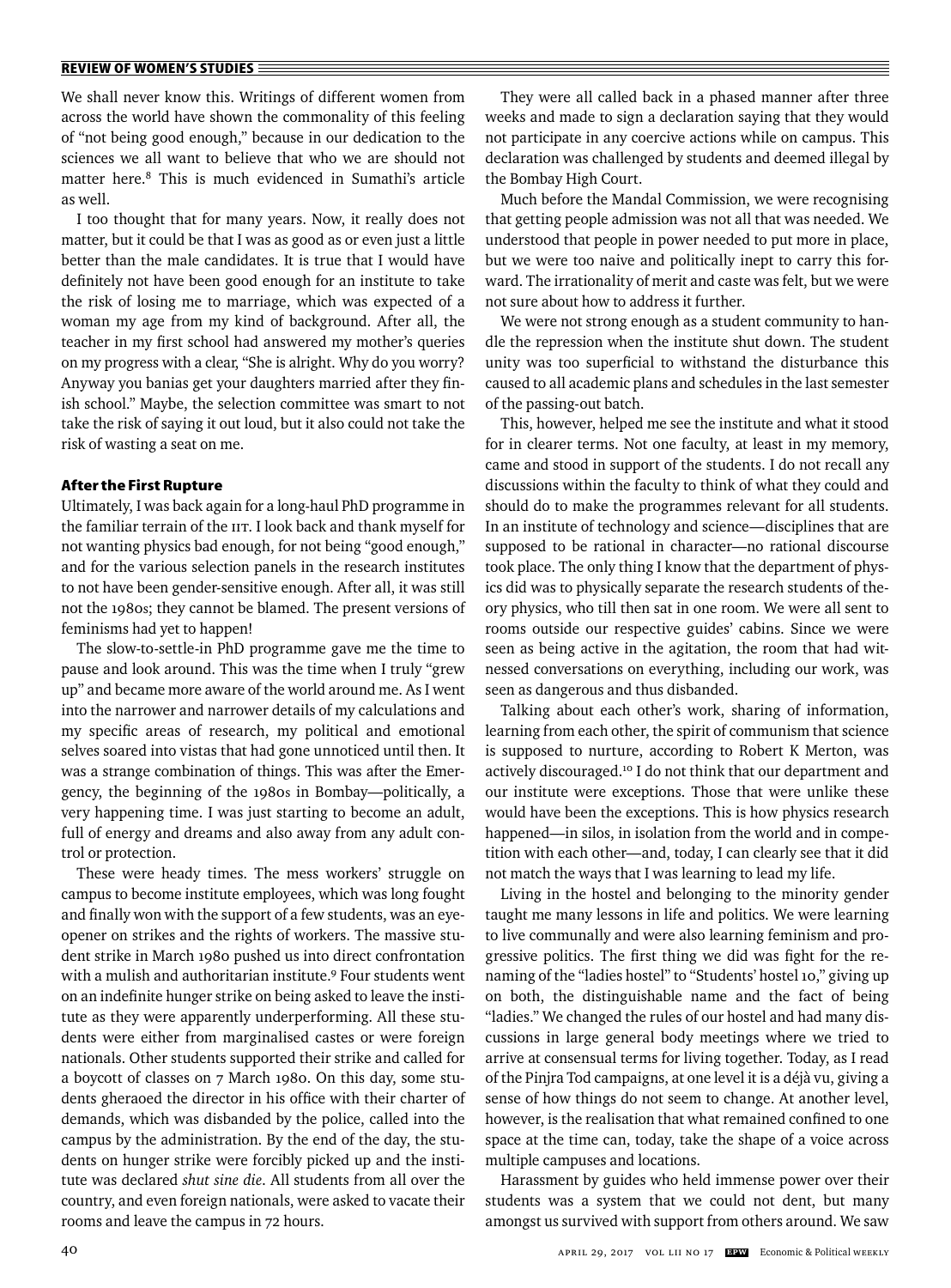the feudal nature of this relationship too often: how it is conceived with full control of one teacher over their student, and the actual ganging up of teachers in support of each other when there was a crisis between a student and their guide. Sexual harassment of young research scholars by dashing and impressive young faculty, leaving the student confused about what part of it was consensual and what was not, was a common thing to talk about. (Another sense of déjà vu happens as one hears the stories of harassment by people like R K Pachauri, Tarun Tejpal, Mahmood Farooqui and many others.) I was amongst the lucky ones who did not directly face any of it, but who lived it through holding hands of friends who did.

The system involving guides and research students itself was faulty. Research in most of the science disciplines (especially where there is experimental work) is such that the student is very dependant on the guide and their research areas. This leads to immense power and control in the hands of the guide. There were no inbuilt mechanisms of checks and controls to negotiate this imbalance of power and I do not know if any have been put in place even now. As women, who were often coming from privileged class and caste backgrounds, we spoke amongst ourselves of the gendered nature of this harassment. But, I am sure there were other such groups that spoke of the casteist nature of this harassment or even the regional nature of it, to name a few. It took almost two decades for the Vishaka Guidelines on sexual harassment to come into being and we still wait for an articulation of what may be covered under the "Rohith Act."

I guess we survived by becoming tough. Maybe that was the true training of science and engineering. There was no space for femininity and we adapted our genders in ways that allowed us to survive this masculine environment. The male students had references for the three genders in the world male, female, and the IIT female (also known as "nonmale" in later years; Joseph 2005). After we passed from this prestigious institute, we also realised that jobs were not easy to come by. Companies refused point-blank to take women on board, often with the lame excuse that they did not have a women's toilet!

That all of these should have been matters of concern for those in charge of the institute was not even considered. It is the presence of the critical mass within and the powerful voice of feminisms outside that is now allowing us to ask for changes in institutional mechanisms. At the time, we battled with it all on a case-to-case basis and without any support systems, other than our own. As I look back, I think of the many who may not have felt the confidence to be part of the friendship networks and the camaraderie. We survived. Many other students did not. Student suicides of those from marginalised castes was a reality even then.<sup>11</sup>

#### **Demands of Monogamy and a Separation**

My personal negotiation of my doctoral research was on an even keel. I had a decent guide and no major hiccups. But, as the PhD ended and the world outside demanded plans, the conflict within me became intense. Research in condensed

Economic & Political Weekly **EPW** APRIL 29, 2017 vol liI no 17 41

matter theory meant a lot of algebra and computation. While it was fun to do those lengthy calculations, their connections to the world of physics, and the connection of physics to the real world as I saw it around me, became more and more elusive. I rued it as a problem with degree-oriented research and hoped that it would get better.

After the thesis was submitted, I got a chance to go for a summer school for three months. It was an international institute for "third world scientists." For the first time, I was surrounded by theoretical physicists from different parts of the world. The reality of the rat race of publishing, the "you scratch my back and I scratch yours" arrangement, and the sexism, which was not as evident in India because of my class and caste privilege, showed that the global world of physics was not very different from what I had seen back home.

It was disillusionment at one level and a reality check at another. I also met some people who were truly devoted to the subject and excellent at it. I realised that I was not that enamoured by this physics after all. If this was to be my career choice, then it required a monogamous, dedicated relationship from me, which I was not ready to offer. I was not ready to give it my all because I wanted to be an active part of a process of change in the world. In the final analysis, the balance sheet of my life with only a career in physics research was not exciting enough. And, most importantly, the research that I was doing did not seem to have anything to do with the world around me.

And so, I chose to not continue in research. This was the second rupture in my relationship with physics. For years, I struggled trying to explain this act of mine. This articulation seems to be the closest to having been able to talk about it. I have no idea what would have happened if I had taken another path, and I do not think about it too much because this was a conscious choice. I did not ever want to sever my connection to physics completely because, apart from the fact that I liked it, it was all that I had been trained in after all those years. So, I chose to teach. Wanting to completely give up on physics research, I decided to not even apply to a state university and teach postgraduate courses. I decided to take up what many women in science are forced to take up in Mumbai, a teaching job in a regular college.

I digress here to make a point about this phenomenon. Call it the two-body problem of Mumbai. A commercial city, Mumbai, and has no claims to match the academic standards of Delhi, Kolkata or Hyderabad. But, it has premier institutions for research in the sciences as well as an IIT. (Just goes to show the kinds of islands scientists have made for themselves, such that they are not even noted as contributing to the academic potential of this city.) But, my point is not about this. Since many of these institutes follow the policy of not giving jobs to two persons in science married to each other, when one of them joins any of these institutes, the other joins a college.12 And, there are no prizes for guessing the genders of the two people. As a result, Mumbai colleges have gained some "good" teachers. I, too, for reasons different from theirs, chose the same path.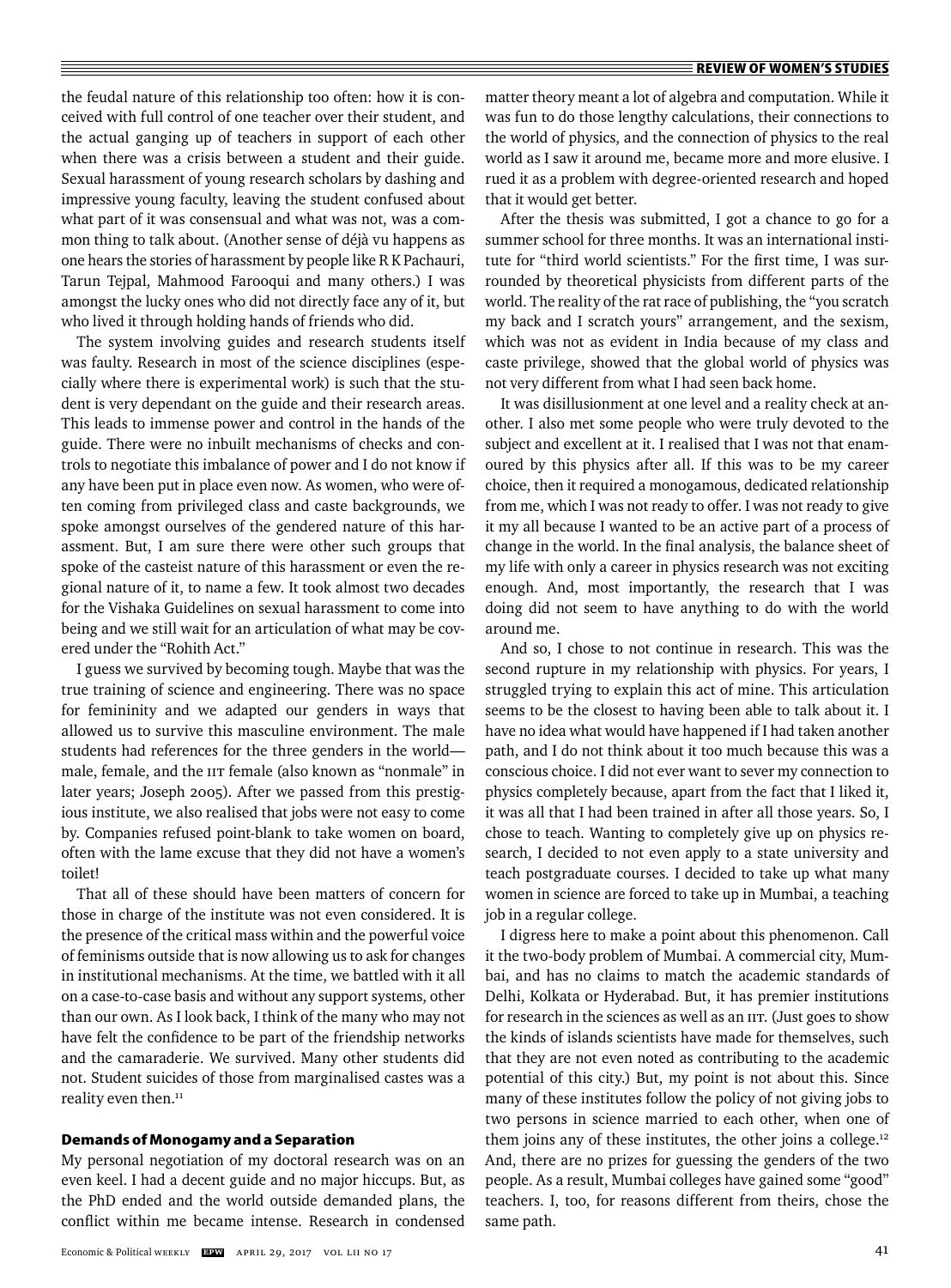With great difficulty, after a few months of teaching in a junior college in 1986, I did get a job in a degree college; a temporary appointment with a renewal every year. After the third year, the renewal did not happen. I fought a case for three years to be reinstated with all the back wages and a permanent job. Before I go into the formal relationship with physics that I developed after this, I must speak of a life in science outside of the narrow domains of the discipline and formal education that I was simultaneously inhabiting. This was a part of the new acquaintance with science itself.

## **Renewed Acquaintance and a New Beginning**

My involvement with the People's Science Movement in Bombay in the early 1980s, with the unique Hoshangabad Science Teaching Programme in the middle schools of Madhya Pradesh in the late 1980s, and while writing a companion book for the television series *Bharat ki Chaap* on the history of science and technology in India in the early 1990s, raised concerns. Who has access to science, what are the ways in which this can be increased, how does one speak of a people's science? From there grew an interest in the history of science as seen from a context.

These questions got further complicated with other questions about science and technology. Some arose from the Bhopal gas tragedy, where the collusion of capital and state power led to the denial of even basic immediate relief to those who suffered exposure to the gas. The blatant denial of justice continues till today. The late 1980s also saw the Narmada Bachao Andolan, which questioned mainstream development and through it the whole paradigm of progress and modernism that Western science and technology propagated, which had informed the Nehruvian model of growth for India in my childhood.

Alongside were the struggles of the women's health movements which raised similar questions from the point of view of hazardous contraceptives tested and tried on women's bodies through family planning programmes. Here was the triad of international pharmaceutical companies, eugenic population control programmes acting across and within national boundaries, and the patriarchal control over women's bodies, all being assisted by the understanding of modern science.

Engagements with of all these made me understand science in ways that no training in science had even attempted to do. No description and understanding came easy. Finding one's way through the false dichotomy between science and technology, the politically manipulated language of the use and misuse of science or of good and bad science, and the easy slippage between the purity of Indian and native knowledge and the evil character of the Western and modern has been a journey of sorts, made sometimes with a few others, but often in isolation.

Feminist engagements with different disciplines, and the need to take this lens to science, united a few people in their search for a feminist critique of science. A few books found in some hidden rack of the IIT library, which one could still access on an alumni library card, a few books procured from the

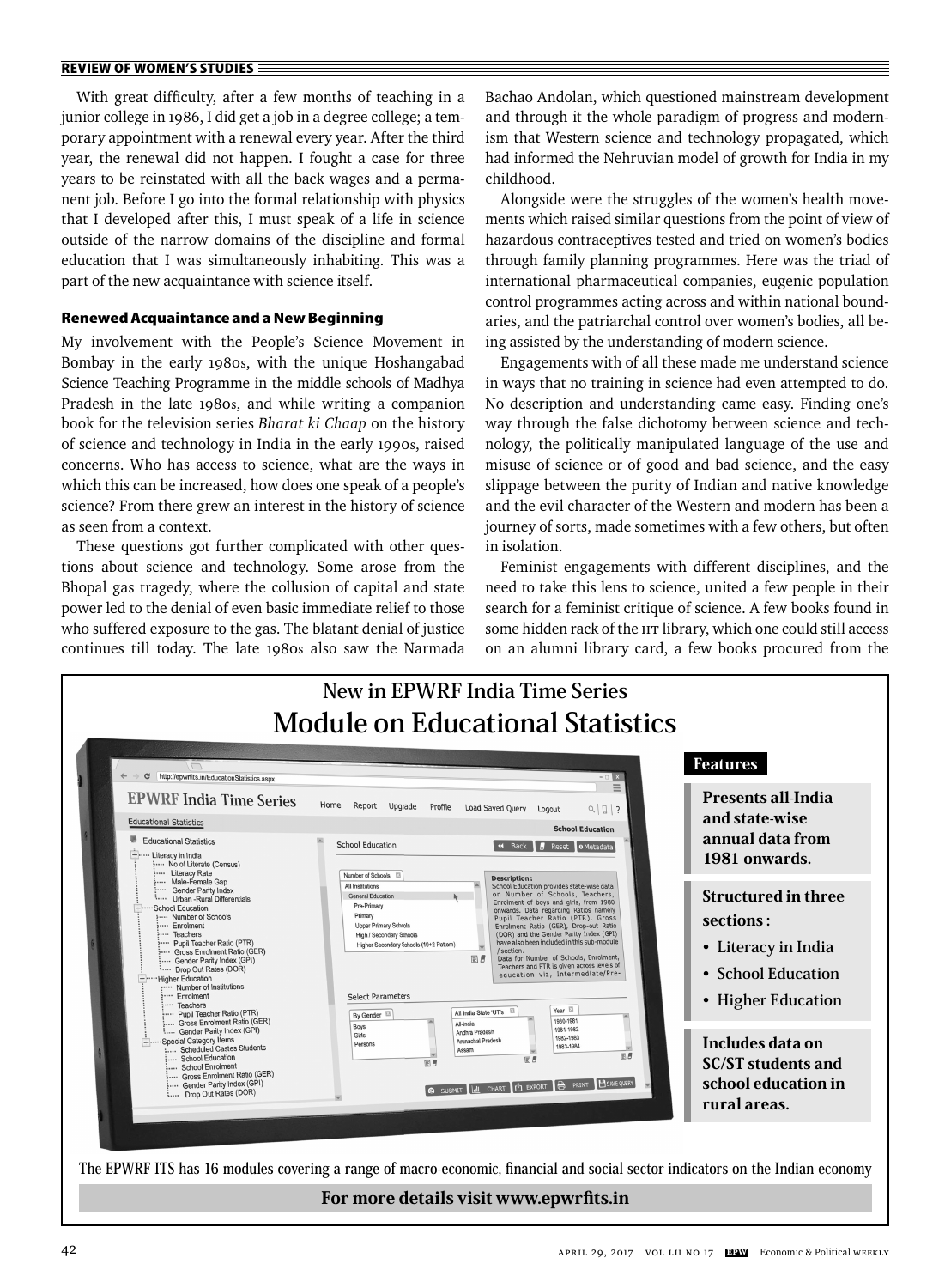new and growing women's studies centres, others procured from friends—and we began a conversation in fits and starts. As this critique grew robust and substantial, I started seeing my subject, physics, as any other discipline with a sociopolitical context to it, rather than the exclusive, neutral discipline it claimed to be. By the time I went back to college, I had made fresh acquaintance with science itself and, in turn, with physics too.

## **Nurturing Relationship**

The final sheen to this new relationship came from teaching physics to undergraduate students. The joy of seeing the fun that physics could inspire in first-time learners; the "aha" moments that came to me as I taught it and thought about it; the ways in which I learnt the subject to be able to teach it to students who had often come to it not through a love for science, but just as another graduate degree; and then that occasional set of students who wanted to do more than the necessary and pushed themselves and me as well. Teaching physics kept me connected to the awe of human explanation of worlds far beyond the realm of the everyday. My politics and critical eye kept me grounded to the sociopolitical complexity of human explanations.

Thus, we, physics and I, came to a kind of restful balance. We both knew the other's limitations and possibilities, which is the stuff of which mature relationships are made. And, this (should I say thermodynamic) stability led me to take physics with me to all my explorations. It pushed me to take science to feminism and thus came about the "Feminist Science Studies" course for women's studies students, devised with sociologist Gita Chadha. It also pushed me to bring this feminism to my science education class because, in my new understanding of science, studies of science had to be an integral part of science and, hence, science education.

As I wrote elsewhere,

Breaking down the objective, detached, neutral method into its real practised self is what makes for a feminist science education. ... This shift will benefit not only all the women who are already in science and those many others who aspire to be there, but also the very cause of science education itself, as it holds the promise of a more relevant and much needed education for all. This will result in a more informed public that benefits from understanding the nuances and complexities of science, and a more sensitised scientific community that takes this discipline to newer depths while recognising the limits and possibilities of partial visions instead of supposedly enlightened certainties. (Shah 2012)

It is my firm belief that teaching this understanding can make a huge difference, particularly to those who are not able to find their space within this world. The language of merit and superior intellect of those doing science, which otherwise dominates the landscape today, does damage to the self perception of those who are not present in mainstream science—persons from marginalised genders, castes, races, regions, those with disabilities, and many others. It strengthens the existing manmade hierarchies of society in the name of being objective.

But, more importantly, the potential of bringing other contexts to the knowledges that science creates will enrich science. It will truly help build a better relationship with its object of study, that is, nature. Who does science and why, has an impact on many things: the nature of questions asked, the ways in which answers are sought, and the ways in which the knowledges gained are disseminated and made a part of common sense. These questions shall enrich science, the scientific community and also its place in society.

## **And Life Goes On ...**

To sum up my story, my caste and class locations were not right for this pursuit of knowledge, but neither were they marginal. My childhood was spent in the postcolonial period when the nation was being imagined. Small transgressions within dominant caste locations were part of this imagination and aspiration. Our gender was more of an outlier, but privileged by our caste and class positions; many like me learnt to survive.

We struggled hard with our gender locations to be allowed into this enterprise of science. In spite of our outsider location, our privileges of caste and class made it easier for us to be there. And, these made us accept the narrative that good science merely required brilliance and genius, dedication and hard work. We did not see the Brahminical, masculinist, upperclass character of these attributes and the emphasis on objective merit that this "naturally" demanded. We too were enamoured by our passion for science.

In the initial refusal on my part to accede to such a singleminded, full-hearted, monogamous devotion that research in science demanded, I think I set off on a path that transformed my love for physics. I learnt to see it in its full form as a human endeavour. Its questions, methods, and theories, all acquired a location and dimension in the lived reality of the world. This realisation brought back the heart into physics, but took away the capacity to expertly play with the nuts and bolts. Maybe, changing the terms of the relationship and my insistence on keeping all my loves going led to this little queering of the pitch that adds fun and zest to what could have otherwise been a staid story of a woman scientist!

Although the question—Am I a person in science?—that I asked at the start of this narrative bothers me even today, I think I have made peace with it. This peace was made possible because of the various other borderlands that I have inhabited. I never gave up a claim to the centres of society but almost never gained complete access to them. I never got entirely pushed out because of the constant proximity to the centre that came with the privileges of birth. As I said earlier, I am within but never quite a fit—in science too.

## **Postscript**

Since this is meant to be a conversation between two of us who are physicists, here are a few thoughts as I read the other narrative in the pair, that of Sumathi. We have been classmates and we have been in touch off and on over all these many years. The similarity of our backgrounds is evident in our writing and yet there are so many differences, some of which we have never managed to speak about. I feel that I completely understand what she speaks as a woman in science. It is quite interesting to note that even though I left formal science research fairly soon, our narrations resonate with each other. However, brief my encounter with that world, I understand the